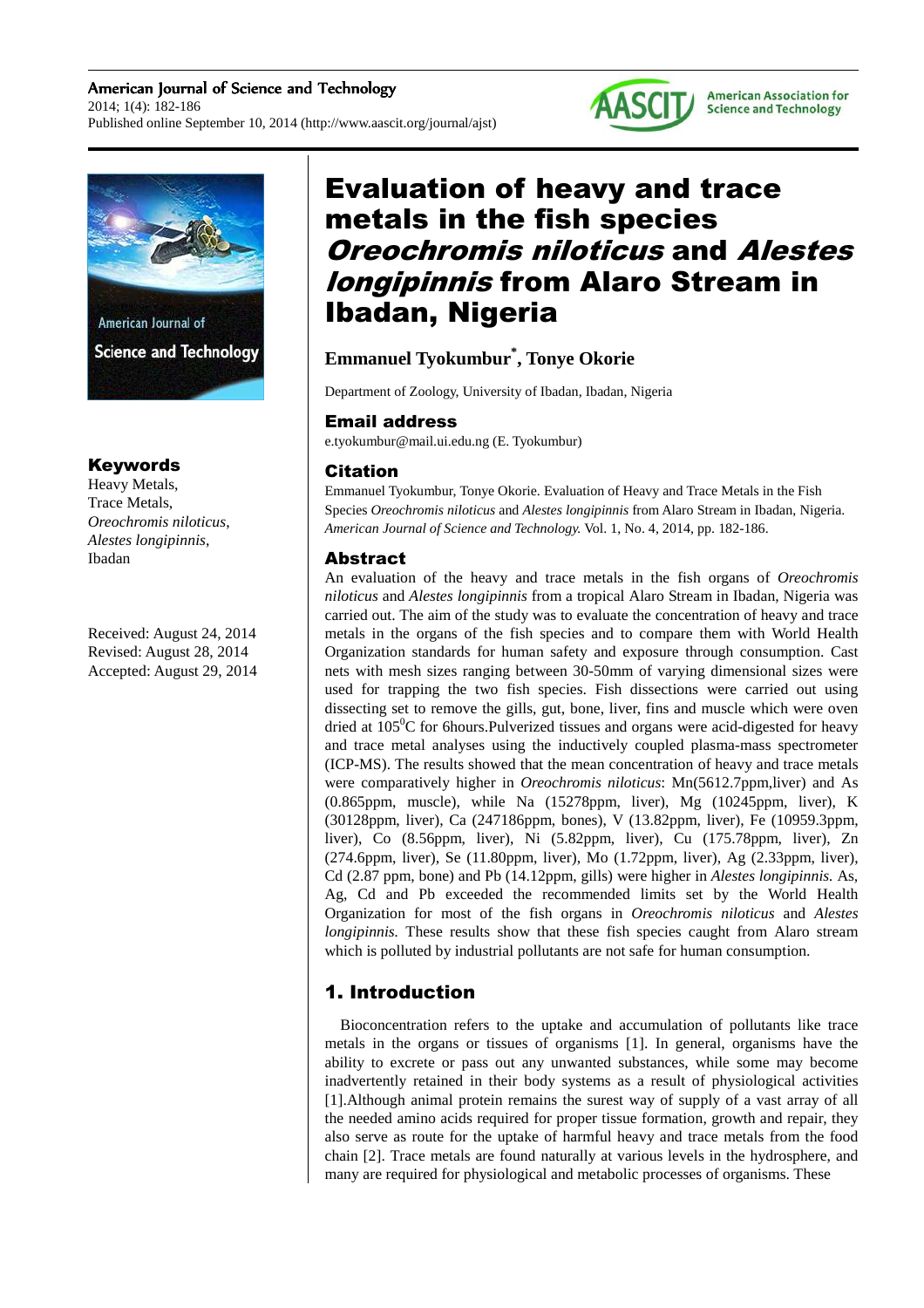metals are also referred to as microminerals and are part of enzymes, hormones, and cells in the body. Insufficient intake of some required trace metals can cause symptoms of nutritional deficiency. Due to industrialization, the number of factories and human population has increased rapidly. The contamination of freshwaters with a wide range of pollutants has become a matter of concern over the last few decades [3-7]. Consumption of contaminated fish with some heavy and trace metals can result into hazardous effects on human health. Various pathways of metal accumulation in fish include ingestion of food, suspendedparticulate matter, metal ion exchange through gills and skin [8, 9]. Concentration of heavy metals in different tissues or organs of fishes is directly influenced by contamination in aquatic environment, uptake, regulation and elimination from the fish body [10]. Theoretically, the gills and liver accumulate trace metals in higher concentration than the muscles which exhibit the lowest levels of metal concentration. The liver in turn accumulates higher concentration of metals when compared to the other organs due to its detoxification role and has been used widely to investigate the process of bioconcentration. The gills also play a vital role in excretion of trace metal ions from the fish body [11]. Metallothioneins (MTs) are the metal-binding proteins accumulated in liver, whereas Romeo and colleagues [12] and Yilmaz [13] assert that metal accumulation in the muscles of fish is dangerous as they are the most edible part. *Oreochromis niloticus* (Linnaeus, 1758) and *Alestes longipinnis* (Günter, 1864) are two fish species frequently caught for consumption from Alaro stream in Ibadan. This stream is polluted by industrial wastes with potential heavy and trace metal sources that need to be analyzed and studied. *O.niloticus*

has distinctive, regular vertical stripes extending as far down the body as the bottom edge of the caudal fin, with variable colorations. Adults reach up to 60 cm (24 in) in length and up to 4.3 kg (9.5 lb). It lives for up to 9 years and is native to Africa. It feeds mostly during the daytime hours. *A. longipinnis* is native to the western regions of Africa. It grows to at least five inches (12.5 cm) long although most specimens are smaller than this. The populations in the small streams are smaller than those in the big rivers [14].

## 2. Materials and Methods

#### 2.1. Study Area

Alaro Stream forms part of the hydro-ecological system of the Oluyole Industrial Estate which receives effluents from diverse sources of trace metal pollution. The Alaro stream flows into Oluyole in a west–south east direction from its source at Agaloke near Apata in Ibadan. It joins River Ona at the south east end where a meat processing factory is located beside this main tributary. The stream receives effluents from diverse industries as shown in table 1. Effluents from both natural and anthropogenic sources are discharged into Alaro stream directly or indirectly through run-off, leaching or seepage especially during the rainy season or as windblown materials during the dry season that contribute heavy and trace metals into it. The Oluyole industrial estate is located between latitude  $7^\circ$  $21'N$  -7<sup>o</sup> 22'N and longitude 3<sup>o</sup> 50'-3<sup>o</sup> 52'E. Table 1 shows the types of industries that discharge effluents into Alaro Stream and their potential pollutants.

*Table 1. Industrial activities and their potential pollutants in Alaro Stream* 

| Industry                                  | <b>Number of industries</b> | <b>Potential pollutants</b>                                                                                                                           |
|-------------------------------------------|-----------------------------|-------------------------------------------------------------------------------------------------------------------------------------------------------|
| Food processing                           |                             |                                                                                                                                                       |
| <i>i.</i> carbonated beverages            |                             | Alkalis, phenols, suspended solids, detergents, fermented starches, pathogens,<br>nitrates, trace metals from oiling machine parts and organic wastes |
| ii. confectionery and biscuit             |                             | Organic wastes (solids and suspended), heavy metals, pathogens, total<br>suspended solids(TSS)                                                        |
| iii. animal husbandry and meat processing |                             | Organic wastes, heavy and trace metals                                                                                                                |
| Iron and fabrication                      |                             |                                                                                                                                                       |
| <i>i</i> . steel                          |                             | Trace metals, cyanide, fluorides, chromates, thiocyanates, naphthalenes                                                                               |
| ii. metal foundry                         |                             | Diverse trace metals                                                                                                                                  |
| iii. crown corks                          |                             | Metal filings, heavy and trace metals                                                                                                                 |
| Wood processing                           |                             | Waste lignin, organic sulphur, mercury, magnesium, sulphides, terpenes,<br>mercaptans, heavy metals                                                   |

#### 2.2. Sampling Strategy and Identification

Fish were collected from the entire Alaro stream downstream of the effluent outfall for three months from June to August 2003. Fish were collected using the following techniques: Cast nets with mesh sizes ranging between 30-50mm of varying dimensional sizes were used .These nets were left for about three minutes before retrieving with a drawing string to check for any entangled fish. In addition, gill nets with mesh sizes of 30-50mm with varying dimensions were tied to stakes with a lead weight on the stream bed and maintained vertically in water with the aid of floats overnight. Forty-five (45) fish were caught in the sampling of Alaro stream with *Oreochromis niloticus* making up 22 of the total while *Alestes longipinnis* were 23.

Fish collected were identified using the textbook by Moses [14] .The dissections were carried out using dissecting set to remove the gills, fins, gut, liver, bones and muscle .These tissues were oven dried at  $105^{\circ}$ C for 6hours.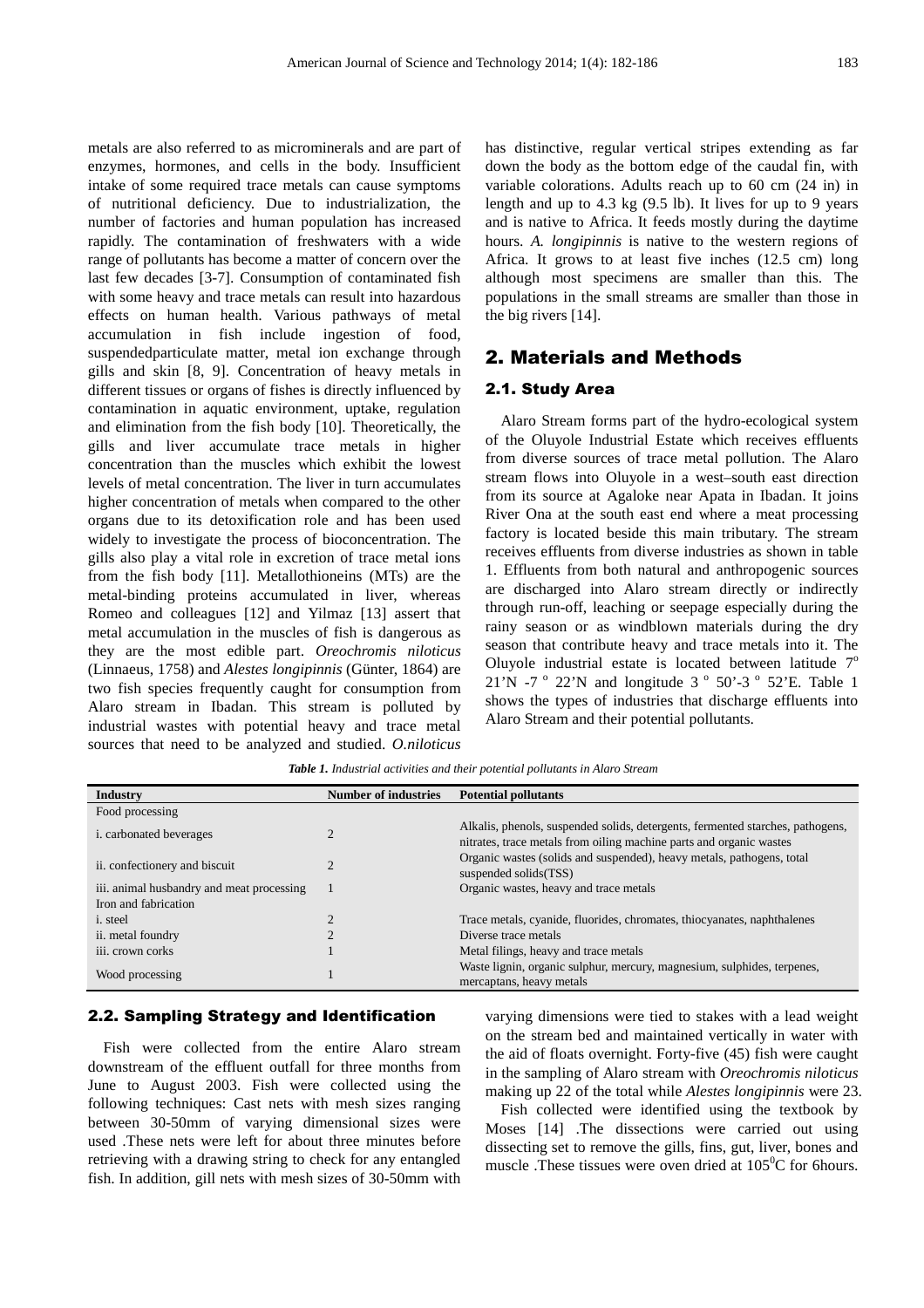Each organ or pooled organs were pulverized separately by means of a porcelain mortar and pestle. The pulverized samples were kept in sample sachets and sealed prior to analyses.

## 2.3. Fish Digestion for Heavy and Trace Metal Analyses

Tissue digestion was carried out by adding 2ml trace metal grade  $HNO<sub>3</sub>$  to 0.5g of each fish organ sample in Teflon digestion tubes which were heated at 105 $\mathrm{^{0}C}$  for 1 hour in a heat block. The clear solution was then allowed to cool down, followed by addition of 1ml  $H_2O_2$ . After the simmering, it was boiled and left overnight. The digested sample was then diluted to the 10ml mark using MilliQ water for inductively coupled plasma mass spectrometer (ICP-MS) analyses.

Standard Reference Materials (SRM) comprising of bovine liver from the National Institute of Standards and Technology (NIST-1577) were used to obtain accurate values for fish tissue through reproducibility.

## 3. Results and Discussion

#### 3.1. Standard Reference Materials and Quality Assurance

The results of the NIST SRM liver standard for the quality assurance of the results is shown in Table 2. Percentage recoveries from the reference material were all above 70% with a range of 75.25% (Pb) to 104.54% (Ag). The results were also corrected for errors using MilliQ water as the blank.

| <b>Metal</b>             | Average   | <b>Blanks</b>  | <b>PPM</b> | <b>Theory</b> | % Recovery |
|--------------------------|-----------|----------------|------------|---------------|------------|
| Sodium (Na)              | 100004    | $\overline{2}$ | 2000       | 2420          | 83         |
| Magnesium(Mg)            | 2759      | $\mathbf{I}$   | 552        | 601           | 92         |
| Potassium (K)            | 44055     | $\overline{4}$ | 8810       | 9940          | 89         |
| Calcium (Ca)             | 599       | 25             | 115        | 116           | 99         |
| Vanadium (V)             | 474.69    | 0.00           | 0.09       | 0.12          | 77.19      |
| Manganese (Mn)           | 48731.9   | 0.0            | 9.7        | 10.5          | 92.8       |
| Iron $(Fe)$              | 868.6     | 0.9            | 173.5      | 184.0         | 94.3       |
| Cobalt(Co)               | 1071.46   | 0.00           | 0.21       | 0.25          | 85.72      |
| Nickel (Ni)              | 1679.65   | 0.00           | 0.22       | 0.25          | 86.50      |
| Copper(Cu)               | 733993.80 | 119.48         | 146.77     | 160.00        | 91.73      |
| $\text{Zinc}(\text{Zn})$ | 471873.0  | 1517.8         | 94.1       | 127.0         | 74.1       |
| Arsenic (As)             | 214.8     | 0.0            | 0.0        | 0.1           | 85.9       |
| Selenium (Se)            | 2773.89   | 0.00           | 0.55       | 0.73          | 76.00      |
| Molybdenum (Mo)          | 15591.08  | 0.00           | 3.12       | 3.50          | 89.09      |
| Silver $(Ag)$            | 203.85    | 0.00           | 0.04       | 0.04          | 104.54     |
| Cadmium (Cd)             | 2207.431  | 0.000          | 0.441      | 0.500         | 88.29      |
| Lead $(Pb)$              | 664.30    | 178.93         | 0.10       | 0.13          | 75.25      |

|  |  |  | <b>Table 2.</b> Results of liver standard (SRM) for fish tissue analysis using ICP-MS |
|--|--|--|---------------------------------------------------------------------------------------|
|  |  |  |                                                                                       |

#### 3.2. Fish Heavy and Trace Metal Levels in the Organs

*Table 3. Mean heavy and trace metal levels in the organs of Oreochromis niloticus (parts per million, ppm)* 

| <b>Metal</b> | <b>Muscle</b> | Liver   | <b>Bone</b> | <b>Gills</b> | <b>Fins</b> |
|--------------|---------------|---------|-------------|--------------|-------------|
| Na           | 12802         | 6802    | 808         | 1029         | 528         |
| Mg           | 9812          | 278     | 678         | 6236         | 57          |
| K            | 21927         | 23019   | 6785        | 6512         | 1009        |
| Ca           | 499           | 2198    | 19285       | 1078         | 15278       |
| V            | 2.33          | 10.87   | 13.09       | 5.68         | 2.10        |
| Mn           | 1.9           | 5612.7  | 12.9        | 10.8         | 3.2         |
| Fe           | 12.8          | 10559.9 | 42.8        | 1256.9       | 1.2         |
| Co           | 8.43          | 6.98    | 2.12        | 0.08         | 0.12        |
| Ni           | 0.05          | 5.78    | 4.21        | 0.78         | 1.08        |
| Cu           | 12.97         | 134.98  | 1.89        | 5.86         | 0.97        |
| Zn           | 1.5           | 2.7     | 217.0       | 65.9         | 7.8         |
| As           | 0.865         | 0.129   | 0.764       | 0.096        | 0.108       |
| Se           | 0.05          | 10.98   | 5.07        | 3.12         | 2.58        |
| Mo           | 1.52          | 1.28    | 0.89        | 0.96         | 1.09        |
| Ag           | 0.78          | 2.11    | 2.23        | 1.08         | 1.03        |
| Cd           | 2.318         | 2.517   | 1.098       | 0.826        | 0.092       |
| Pb           | 1.21          | 10.28   | 14.02       | 5.96         | 6.07        |

Results of the mean heavy and trace metal levels in the tissues and organs of *Oreochromis niloticus* are shown in table 3.

In *Oreochromis niloticus,* Na was highest in the muscle (12802ppm) while the least was in the fins (528ppm). Similarly, Mg was highest in the muscle (9812ppm) while the least was in the fins (57ppm). K was highest in the liver (23019ppm) with the least in the fins (1009ppm). Ca was highest in the bone (19285ppm) with the least in the muscle (499ppm). V was highest in the bone (13.09ppm) and least in the fins (2.10ppm). Mn was highest in the liver (5612.7ppm) and least in the muscle (1.9ppm). The highest Fe was in the liver (10559.9ppm) with the least value in the fins (1.2ppm). Co was highest in the muscle (8.43ppm) while the least was in the gills (0.08ppm). Ni was highest in the liver (5.78ppm) while the muscle was the least (0.05ppm). Cu was highest in the liver (134.98ppm) while the least was in the fins (0.97ppm). Zn was highest in the bone (217.0ppm) and least in the muscle (1.5ppm).As was highest in the muscle (0.865ppm) and least in the gills (0.096ppm). Se was highest in the liver (10.98ppm) and least in the muscle (0.05ppm).Mo was highest in the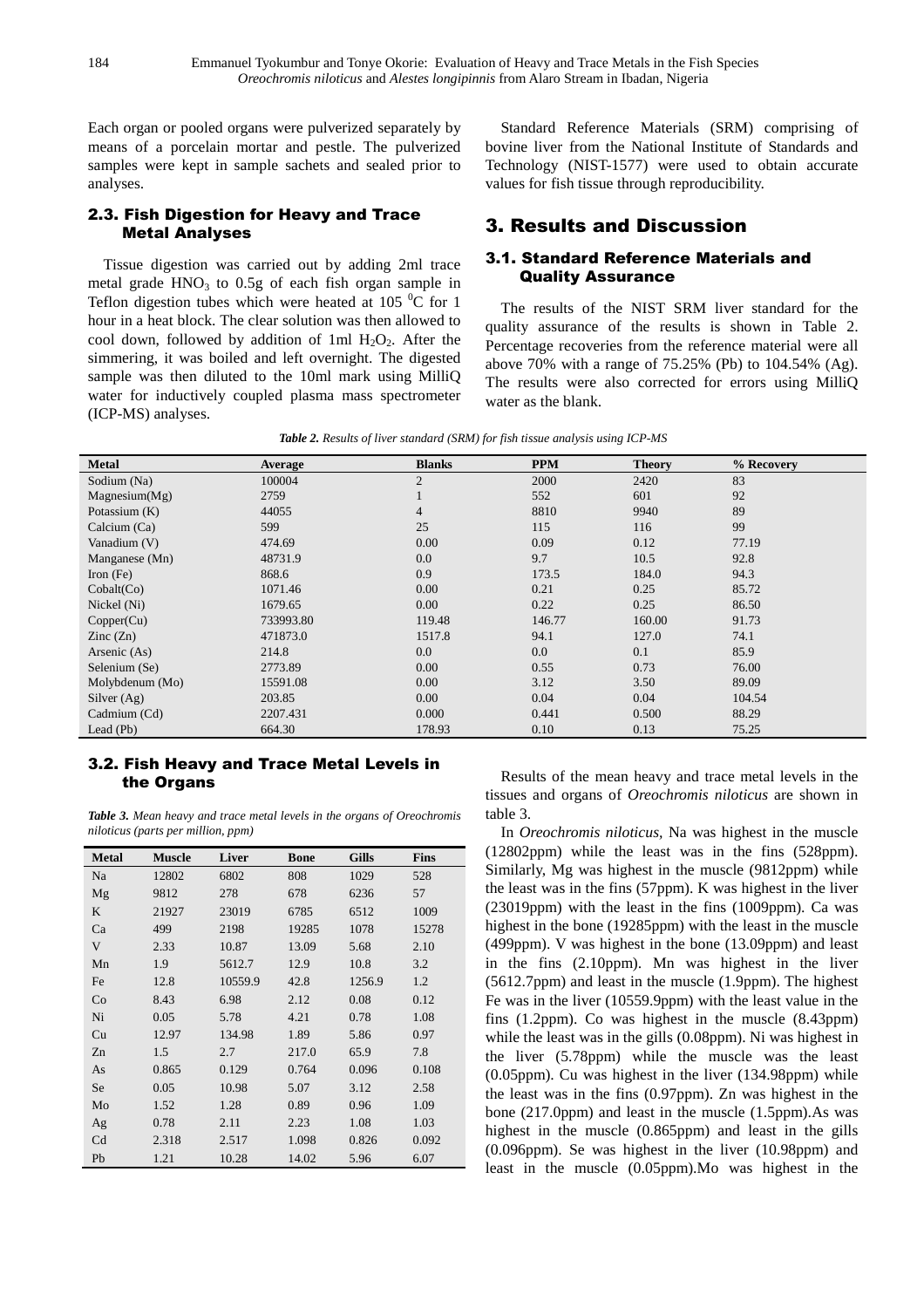muscle (1.52ppm) while the least was in the bone (0.89ppm). Ag was highest in the bone (2.23ppm) while the least was in the muscle (0.78ppm). Cd was highest in the liver (2.517ppm) with the least value in the fins (0.092ppm). Pb was highest in the bone (14.02ppm) while the least mean value was recorded in the muscle (1.21ppm).

Results of the mean heavy and trace metal levels in the tissues and organs of *Alestes longipinnis* are shown in table 4.

*Table 4. Mean heavy and trace metals in the tissues and organs of Alestes longipinnis (parts per million, ppm)*

| <b>Metal</b> | <b>Muscle</b> | <b>Liver</b> | <b>Bone</b> | <b>Gills</b> | <b>Fins</b> |
|--------------|---------------|--------------|-------------|--------------|-------------|
| Na           | 12982         | 15278        | 478         | 2780         | 5127        |
| Mg           | 9812          | 10245        | 692         | 782          | 612         |
| K            | 23189         | 30128        | 24156       | 12097        | 7189        |
| Ca           | 178290        | 201928       | 247186      | 52198        | 102728      |
| $\mathbf V$  | 0.98          | 13.82        | 3.67        | 8.12         | 9.12        |
| Mn           | 23.1          | 78.5         | 1092.8      | 109.2        | 54.9        |
| Fe           | 9.2           | 10959.3      | 5627.8      | 421.9        | 25.9        |
| Co           | 8.30          | 8.56         | 6.9         | 1.8          | 0.9         |
| Ni           | 4.52          | 5.82         | 3.21        | 1.27         | 0.79        |
| Cu           | 0.39          | 175.78       | 65.21       | 54.90        | 12.07       |
| Zn           | 1.6           | 274.6        | 125.9       | 1.2          | 63.2        |
| As           | 0.642         | 0.612        | 0.102       | 0.619        | 0.064       |
| Se           | 0.06          | 11.80        | 4.50        | 7.89         | 0.17        |
| Mo           | 0.06          | 1.72         | 1.29        | 0.98         | 0.53        |
| Ag           | 2.10          | 2.33         | 1.95        | 0.97         | 0.01        |
| Cd           | 0.064         | 0.867        | 2.870       | 1.091        | 1.005       |
| Pb           | 0.10          | 7.85         | 2.10        | 14.12        | 1.97        |

In *Alestes longipinnis,* Na was highest in the liver (15278ppm) with the least as 478ppm in the bone. The highest Mg was in the liver (10245ppm) while the least was 612ppm in the fins. The liver had the highest K level of 30128ppm while the fins had the least (7189ppm).Ca had the highest level in the bones (247186ppm) with the least as the gills (52198ppm). The muscle showed the least V concentration of 0.98ppm while the highest was 13.82ppm in the liver. The highest Mn was 1092.8ppm in the bone while the least was 23.1ppm in the muscle. The least Fe was 9.2ppm in the muscle while the highest was 10959.3ppm in the liver. Co was highest in the liver (8.56ppm) with the least in the fins (0.9ppm). Ni was highest in the liver (5.82ppm) while the least was in the scales (0.79ppm). Cu was highest in the liver (175.78ppm) while the least was 0.39ppm in the muscle. The highest Zn level was in the liver (274.6ppm) while the least was in the gills (1.2ppm). The highest As level was recorded in the muscle (0.642ppm) while the least was the fins (0.064ppm). Se concentration was highest in the liver (11.80ppm) while the least was 0.06ppm in the muscle. The highest Mo level was in the liver (1.72ppm) with the muscle as the least (0.06ppm). The liver showed highest Ag concentration of 2.33ppm while the fins were the least with 0.01ppm.The bone showed highest Cd concentration of 2.870ppm with the muscle as the least (0.064ppm). The highest mean Pb was recorded in the gills (14.12ppm) while the least was the muscle (0.10ppm).

#### 3.3. Discussion of Mean Heavy and Trace Metals between O. Niloticus and A. Longipinnis

The following mean heavy and trace metals were comparatively higher in *Oreochromis niloticus*: Mn (5612.7ppm, liver) and As (0.865ppm, muscle), while Na (15278ppm, liver), Mg (10245ppm, liver), K (30128ppm, liver), Ca (247186ppm, bones), V (13.82ppm, liver), Fe (10959.3ppm, liver), Co (8.56ppm, liver), Ni (5.82ppm, liver), Cu (175.78ppm, liver), Zn (274.6ppm, liver), Se (11.80ppm, liver), Mo (1.72ppm, liver), Ag (2.33ppm, liver), Cd (2.87 ppm, bone) and Pb (14.12ppm, gills) were higher in *Alestes longipinnis.* The high level of heavy and trace metal levels could be due to its role as a homeostatic and detoxification organ. The high Na, Mg, K, Ca, V, Mn, Fe, Co, Ni, Cu, Mo and Zn levels in the tissues of the fishes could be due to their physiological requirement in the proper functioning of the organism as these are required nutrients. Similar high heavy and trace metals in fish had been observed in fish from the similar ecological zone by Akan and colleagues [11]. On the other hand, As, Ag, Cd and Pb are not required in the functioning of the fish and therefore constitute a hazard even at low concentrations as shown in some tissues and organs exceeding the minimum 0.5-1.0ppm recommended tolerable limits. This study also supports assertions of the impact of industrial effluents on fish trace metal levels as stated by Oguzie [15] and Adeogun [16]. In this study for example, Cd in the muscle, liver, bone and gills of *Oreochromis niloticus* exceed the 0.5ppm recommended by World Health Organization (WHO) [17, 18] and FAO [19] while mean Pb in all the tissues and organs exceeded the 1.0ppm limit. This study corroborates findings from other studies on fish heavy and trace metals showing elevated levels of concentration from impacted ecosystems [20-25].

## 4. Conclusion

The occurrence or absence of trace metals in any given location and in fish tissue or organ is influenced by human activities such as agricultural land uses, industrial activities and ecological factors as corroborated in previous studies and in this study on Alaro Stream .These results are of public health significance because fish is consumed as a food source while some of the trace metals are toxic to human health when they exceed the recommended limits. In *A. longipinnis*, mean Cd and Pb in the liver, bone, gills and fins exceeded the set limit, thereby making the fish unfit for consumption due to the public health consequences associated with acute and chronic uptake of cadmium and lead. Similarly, As, Cd and Pb also exceeded the recommended limits in *O.niloticus* thereby making it an exclusion from the in human diet. This study also shows that fish caught from Alaro stream have to be regularly screened for toxic heavy and trace metals in order to safeguard public health.